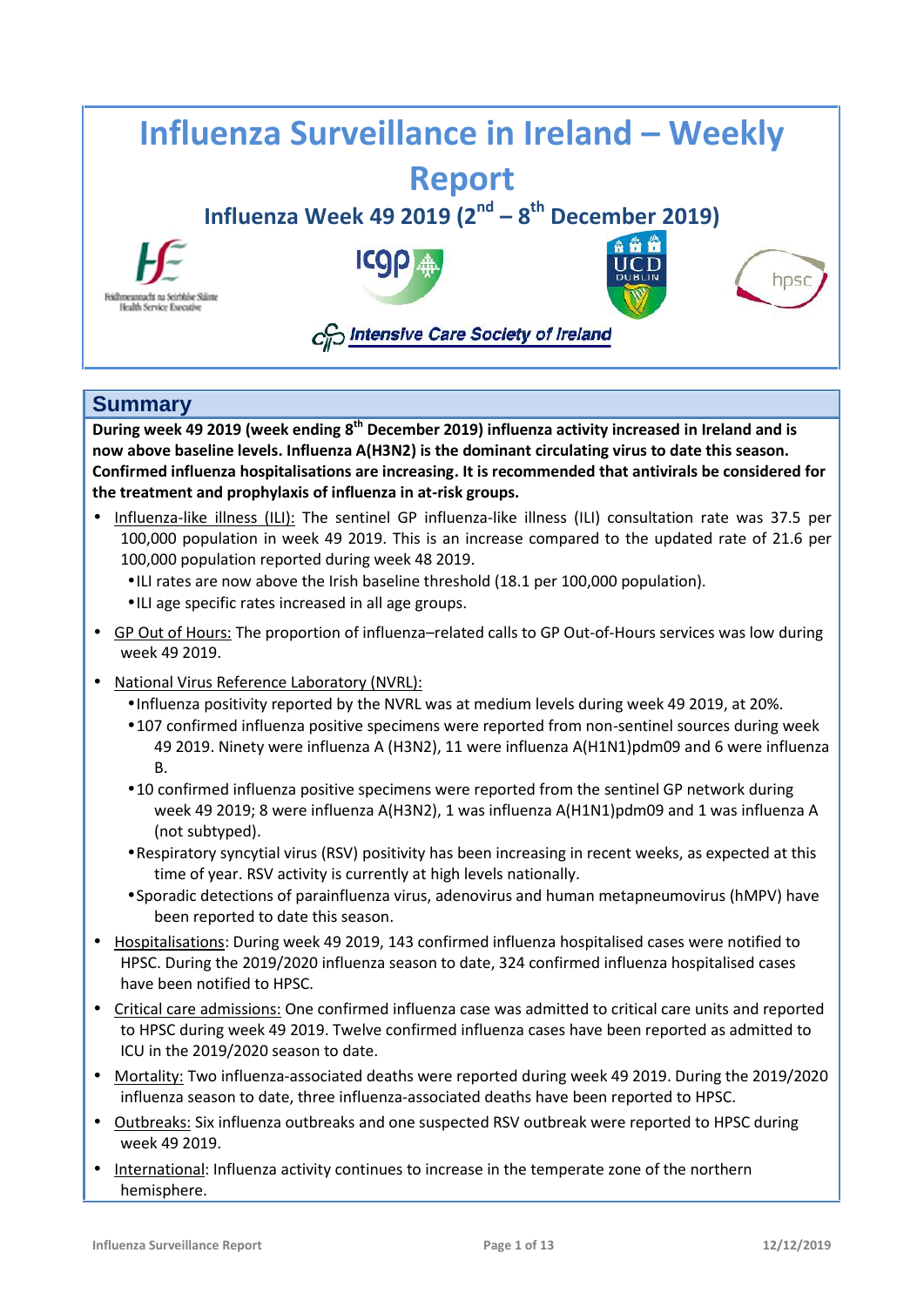## **1. GP sentinel surveillance system - Clinical Data**

- During week 49 2019, 79 influenza-like illness (ILI) cases were reported by sentinel GPs, corresponding to an ILI consultation rate of 37.5 per 100,000 population, an increase compared to the updated rate of 21.6 per 100,000 reported for week 48 2019.
- The ILI rate for week 49 2019 is now above the Irish baseline ILI threshold (18.1/100,000 population) (figure 1).
- ILI age specific rates increased in all age groups during week 49 2019 (figure 2).
- HPSC in consultation with the European Centre for Disease Prevention and Control (ECDC) has revised the Irish baseline ILI threshold for the 2019/2020 influenza season to 18.1 per 100,000 population; this threshold indicates the likelihood that influenza is circulating in the community. The Moving Epidemic Method (MEM) has been adopted by ECDC to calculate thresholds for GP ILI consultations in a standardised approach across Europe.<sup>1</sup>
- The baseline ILI threshold (18.1/100,000 population), medium (57.5/100,000 population) and high (86.5/100,000 population). Intensity ILI thresholds are shown in figure 1.



**Figure 1: ILI sentinel GP consultation rates per 100,000 population, baseline ILI threshold, medium and high intensity ILI thresholds\* and number of positive influenza A and B specimens tested by the NVRL, by influenza week and season.** *Source: ICGP and NVRL*

For further information on the Moving Epidemic Method (MEM) to calculate ILI thresholds: http://www.ncbi.nlm.nih.gov/pubmed/22897919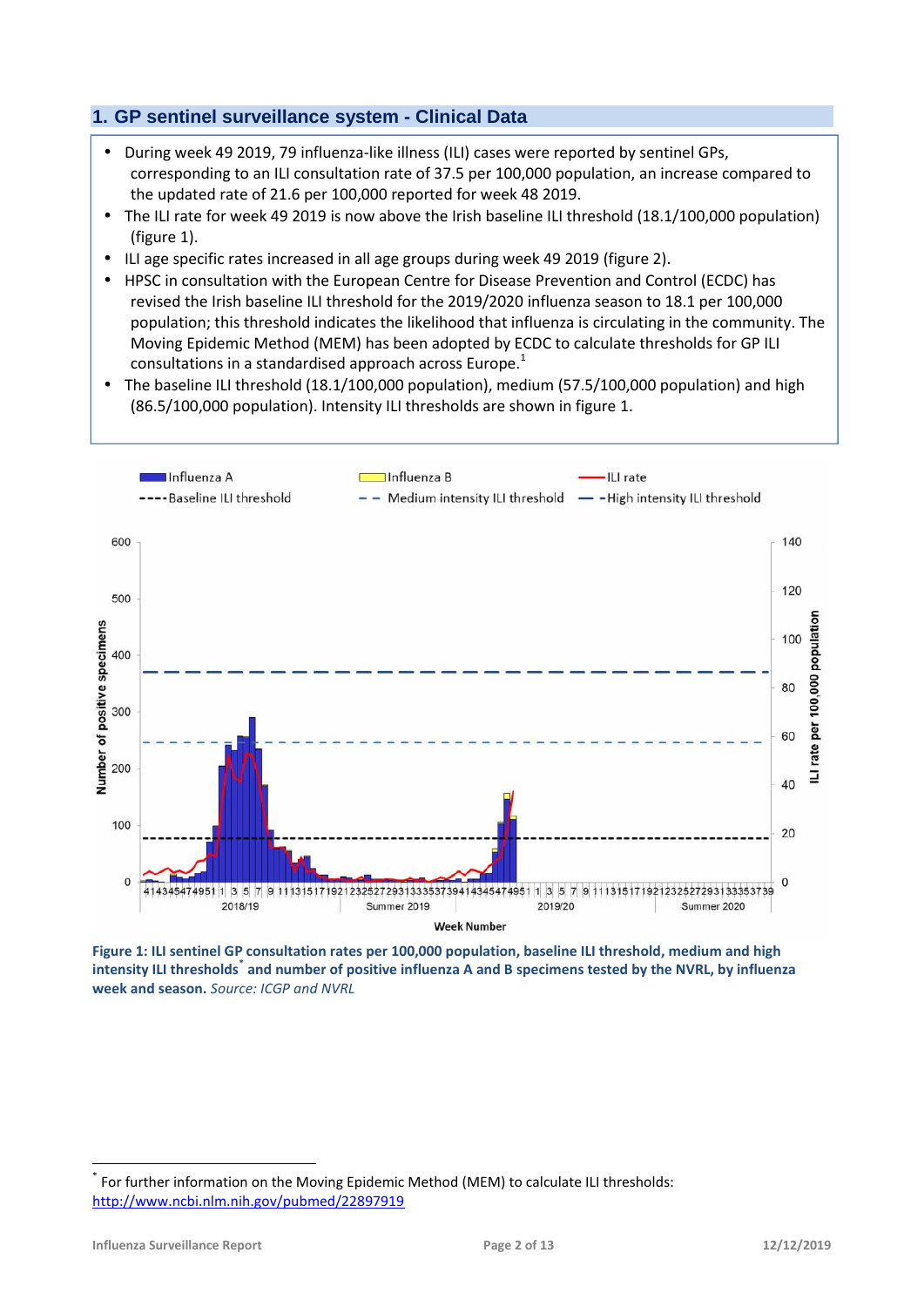

**Figure 2: Age specific sentinel GP ILI consultation rate per 100,000 population by week during the summer of 2019 and the 2019/2020 influenza season to date.** *Source: ICGP.*

### **2. Influenza and Other Respiratory Virus Detections - NVRL**

The data reported in this section for the 2019/2020 influenza season refers to sentinel specimens routinely tested for influenza and respiratory syncytial virus (RSV) and non-sentinel respiratory specimens routinely tested for influenza, respiratory syncytial virus (RSV), adenovirus, parainfluenza viruses types 1, 2, 3 & 4 (PIV-1, -2, -3 & -4) and human metapneumovirus (hMPV) by the National Virus Reference Laboratory (NVRL) (figure 3, 4, & 5 and tables 1, 2 & 3).

- During week 49, influenza detections remained stable with 117 (20%) influenza positive specimens reported by the NVRL from sentinel and non-sentinel sources, compared to an updated figure of 157 (21%) detections during week 48 2019.
- During week 49, 107 confirmed influenza positive specimens were reported from non-sentinel sources, 90 were influenza A (H3N2), 11 were influenza A(H1N1)pdm09 and six were influenza B.
- During week 49, 10 confirmed influenza positive specimens were reported from the sentinel GP network 2019; eight were influenza A(H3N2), one was influenza A(H1N1)pdm09 and one was influenza A (unsubtyped).
- Data from the NVRL for week 49 2019 are detailed in tables 1, 2 and 3.
- Respiratory syncytial virus (RSV) positivity has been increasing since week 40 2019 and RSV activity is now at high levels nationally (figure 5).
- Sporadic detections of parainfluenza virus, adenovirus and human metapneumovirus (hMPV) have been reported to date this season (table 3).
- The overall proportion of non-sentinel specimens positive for respiratory viruses was 40% during week 49 2019.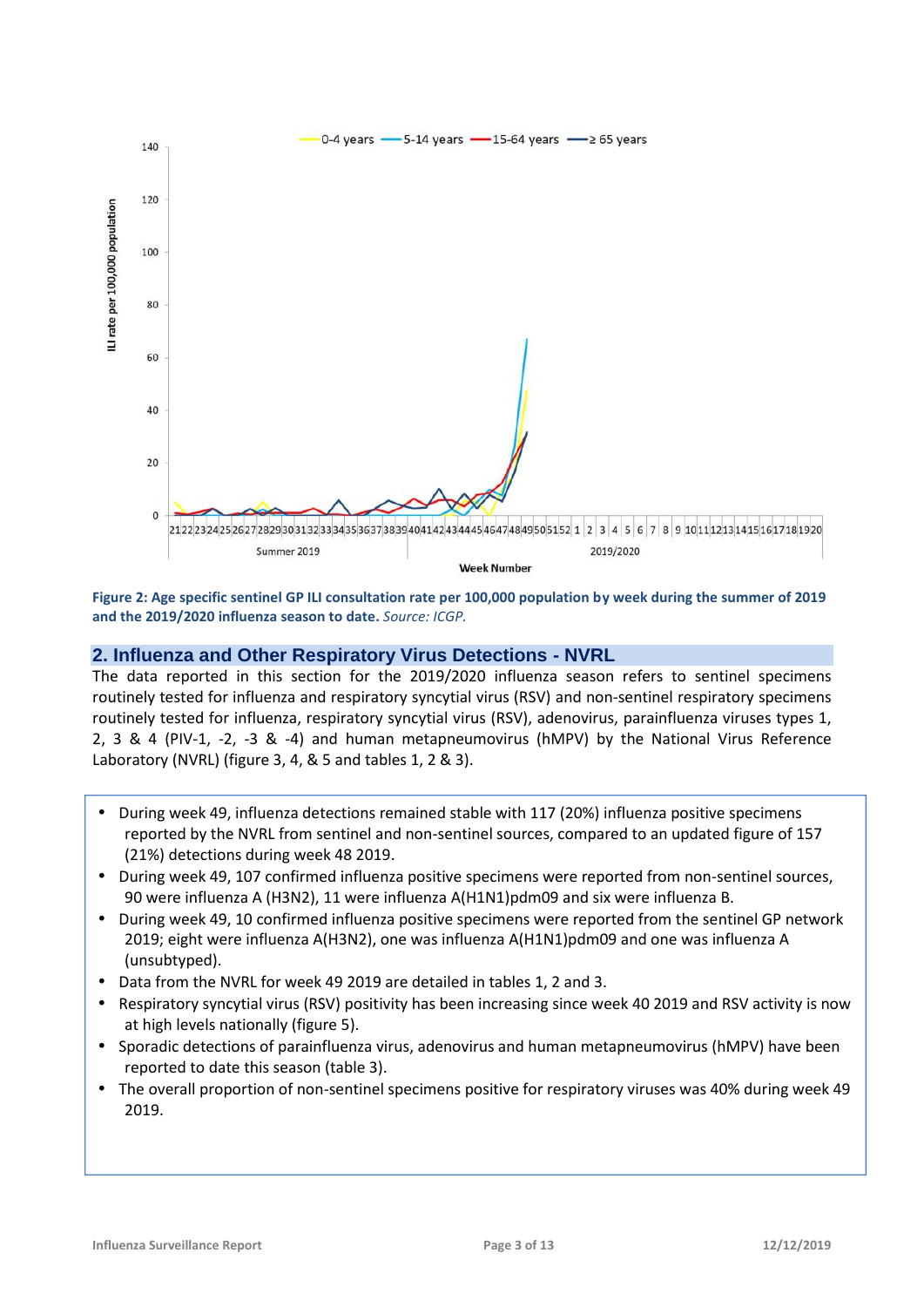

**Figure 3: Number of specimens (from sentinel and non-sentinel sources combined) tested by the NVRL for influenza and percentage influenza positive by week for the 2019/2020 influenza season.** *Source: NVRL.*



**Figure 4: Number of positive influenza specimens (from sentinel and non-sentinel sources combined) by influenza type/subtype tested by the NVRL, by week for the 2019/2020 influenza season.** *Source: NVRL.*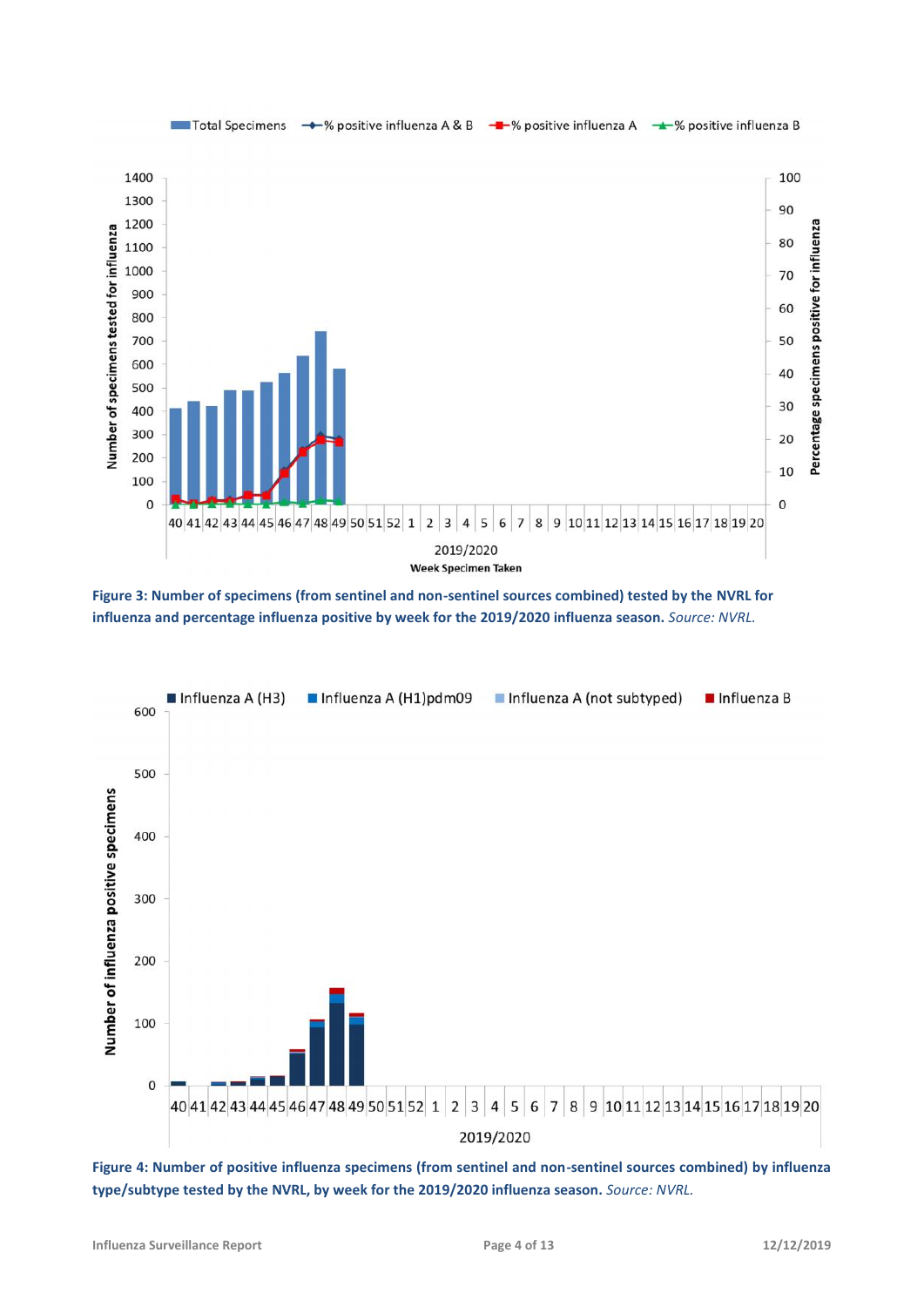

**Figure 5: Number and percentage of non-sentinel RSV positive specimens detected by the NVRL during the 2019/2020 season, compared to the 2018/2019 season.** *Source: NVRL.*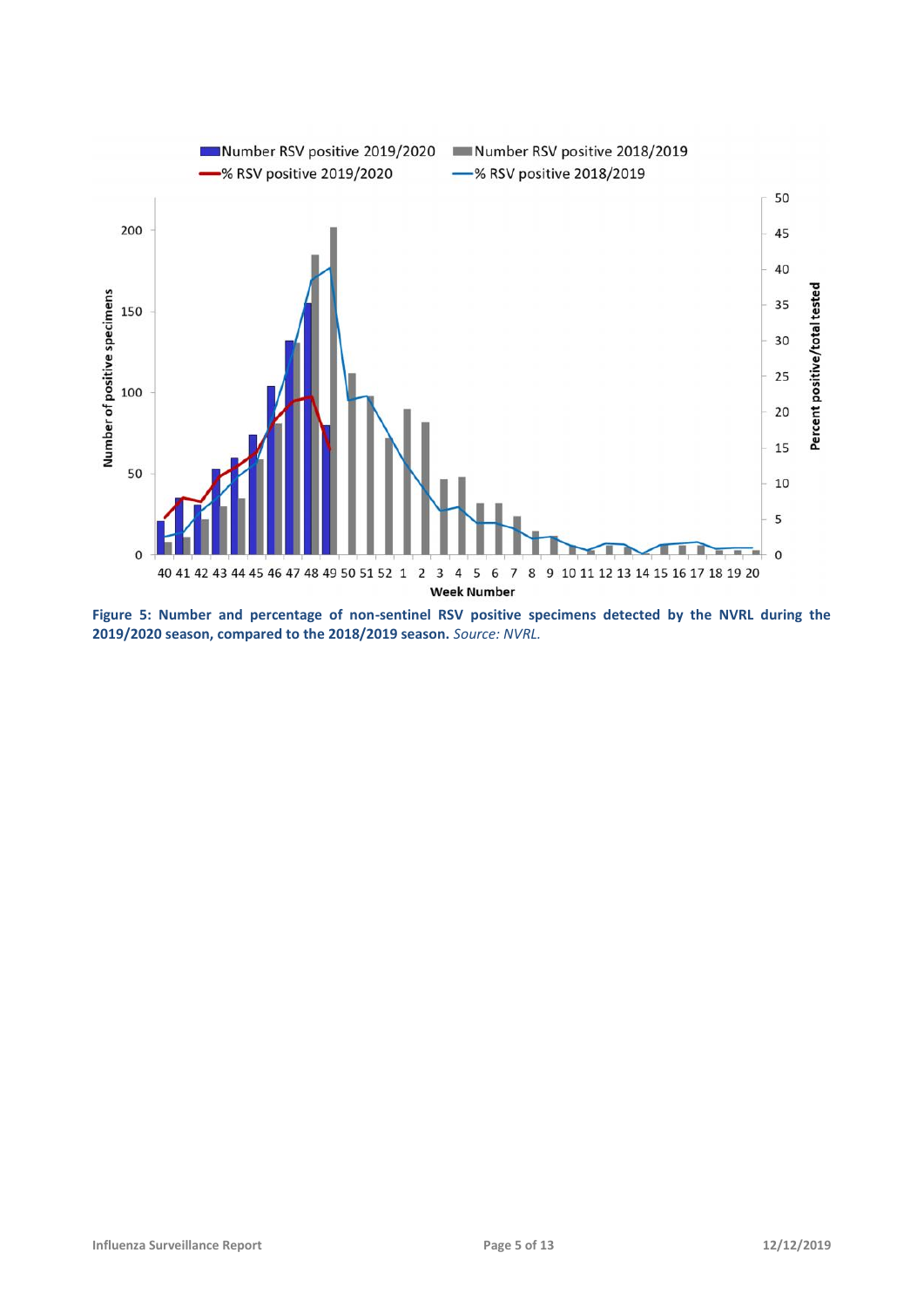|                                 |              |                        | <b>Number</b>         | %                            | <b>Influenza A</b> |             |                     |                                                 | <b>Influenza B</b> |                              |                              |                         |
|---------------------------------|--------------|------------------------|-----------------------|------------------------------|--------------------|-------------|---------------------|-------------------------------------------------|--------------------|------------------------------|------------------------------|-------------------------|
| <b>Specimen</b><br>Week<br>type |              | <b>Total</b><br>tested | influenza<br>positive | <b>Influenza</b><br>positive | A (H1)pdm09        | ,,,<br>(H3) | A (not<br>subtyped) | Total <sup>1</sup><br>influenza<br>$\mathbf{A}$ | B<br>(unspecified) | <b>B</b> Victoria<br>lineage | <b>B</b> Yamagata<br>lineage | Total<br>influenza<br>B |
|                                 | Sentinel     | 45                     | 10                    | 22.2                         |                    | 8           |                     | 10                                              | 0                  |                              |                              | 0                       |
| 49 2019                         | Non-sentinel | 539                    | 107                   | 19.9                         | 11                 | 90          | 0                   | 101                                             | 6                  |                              | 0                            | 6                       |
|                                 | <b>Total</b> | 584                    | 117                   | 20.0                         | 12                 | 98          |                     | 111                                             | ь                  | 0                            | 0                            | 6                       |
| 2019/2020                       | Sentinel     | 182                    | 57                    | 31.3                         |                    | 37          |                     | 44                                              |                    | 9                            |                              | 13                      |
|                                 | Non-sentinel | 5128                   | 434                   | 8.5                          | 36                 | 380         |                     | 418                                             | 16                 |                              |                              | 16                      |
|                                 | Total        | 5310                   | 491                   | 9.2                          | 42                 | 417         | З                   | 462                                             | 19                 | 9                            |                              | 29                      |

**Table 1: Number of sentinel\* and non-sentinel† respiratory specimens tested by the NVRL and positive influenza results, for week 49 2019.** *Source: NVRL*

### **Table 2: Number of sentinel\* and non-sentinel respiratory specimens tested by the NVRL and positive RSV results, for week 49 2019.** *Source: NVRL*

| <b>Week</b> | <b>Specimen type</b> | <b>Total tested</b> | <b>Total RSV</b> | % RSV | <b>RSV A</b> | <b>RSV B</b> | <b>RSV</b> (unspecified) |
|-------------|----------------------|---------------------|------------------|-------|--------------|--------------|--------------------------|
|             | Sentinel             | 45                  |                  | 2.2   |              |              |                          |
| 49 2019     | Non-sentinel         | 539                 | 80               | 14.8  | ∩            |              | 80                       |
|             | Total                | 584                 | 81               | 13.9  |              | 0            | 80                       |
|             | Sentinel             | 182                 |                  | 3.8   |              |              |                          |
| 2019/2020   | Non-sentinel         | 5128                | 745              | 14.5  |              |              | 745                      |
|             | Total                | 5310                | 752              | 14.2  |              |              | 745                      |

#### **Table 3: Number of non-sentinel specimens tested by the NVRL for other respiratory viruses and positive results, for week 49 2019.** *Source: NVRL*

| <b>Week</b> | specimen type: | <b>Total</b><br>tested | Adenovirus | enovirus | PIV- | <b>% PIV-1</b> | PIV-2 | % PIV-2 | <b>PIV-3</b> | % PIV-3 | <b>PIV-4</b> | % PIV-4 | hMPV | hMPV    |
|-------------|----------------|------------------------|------------|----------|------|----------------|-------|---------|--------------|---------|--------------|---------|------|---------|
| 49 2019     | Non-sentinel   | 539                    |            | ---      | ᅩᄼ   | ے ۔            |       | 0.4     |              | 0.0     |              | 0.0     |      | <b></b> |
| 2019/2020   | Non-sentinel   | 5128                   | 110<br>ᅩᅶ  | ے . ۔    | 181  |                |       | -1.4    |              | U.J     | ΠR           | 0.4     | 193  | 3.8     |

\*Sentinel specimens are only tested for influenza and RSV

 $\dagger$  Please note that non-sentinel specimens relate to specimens referred to the NVRL (other than sentinel specimens) and may include more than one specimen from each case.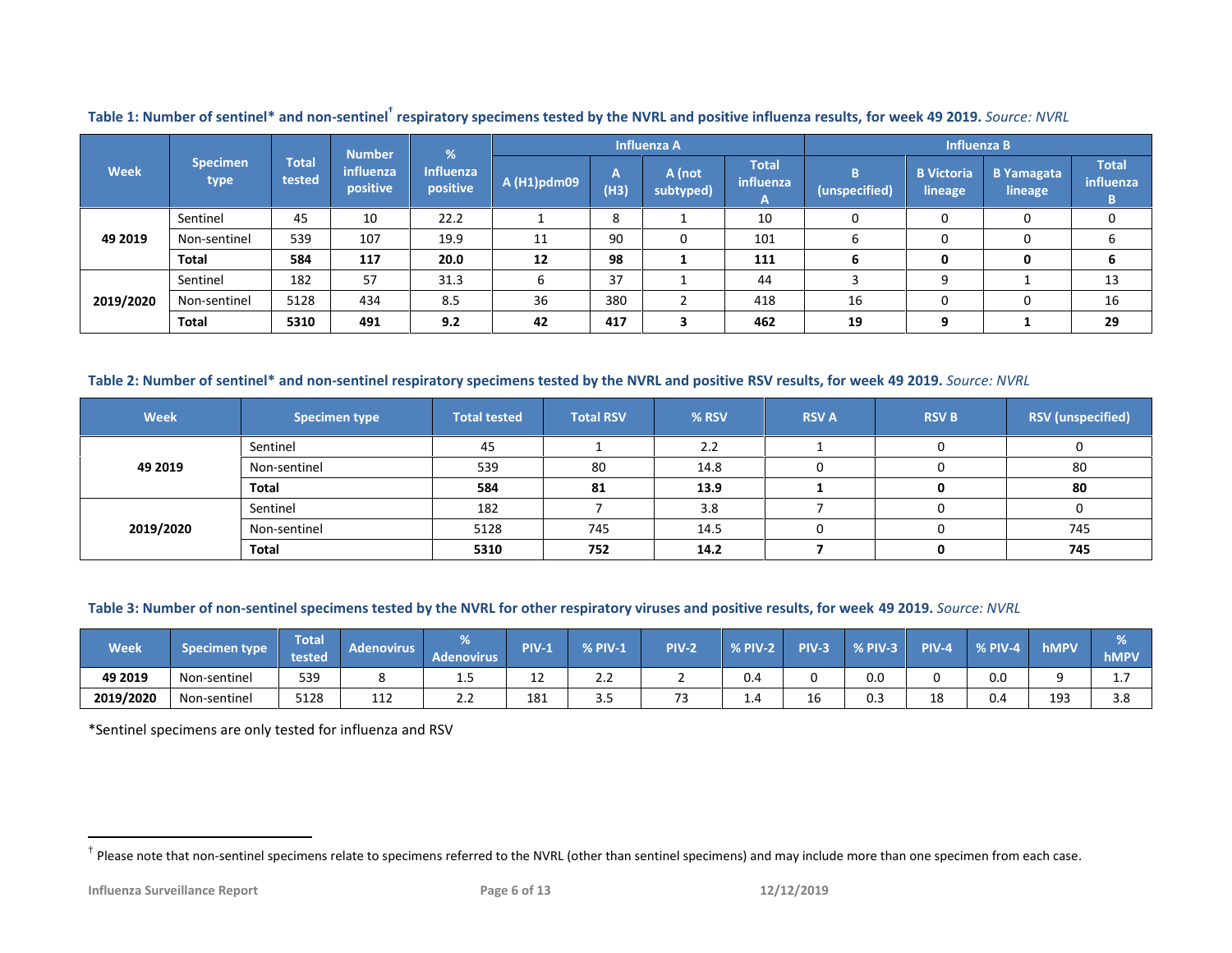### **3. Regional Influenza Activity by HSE-Area**

Influenza activity is based on sentinel GP ILI consultation rates, laboratory data and outbreaks.

The geographical spread of influenza/ILI during week 49 2019 is shown in figure 6. During week 49, regional influenza activity was reported in HSE-E and sporadic influenza activity was reported in HSE-M. The remaining HSE areas reported localised activity.



#### **Figure 6: Map of provisional influenza activity by HSE-Area during influenza week 49 2019**

#### **Sentinel hospitals**

The Departments of Public Health have established at least one sentinel hospital in each HSE-Area, to report data on total, emergency and respiratory admissions on a weekly basis.

Respiratory admissions reported from a network of sentinel hospitals were at high levels, at 529 admissions, during week 49 2019 (figure 7). This was an increase compared to the 488 respiratory admissions reported during week 48 2019. Six of the eight hospitals reported data for week 49.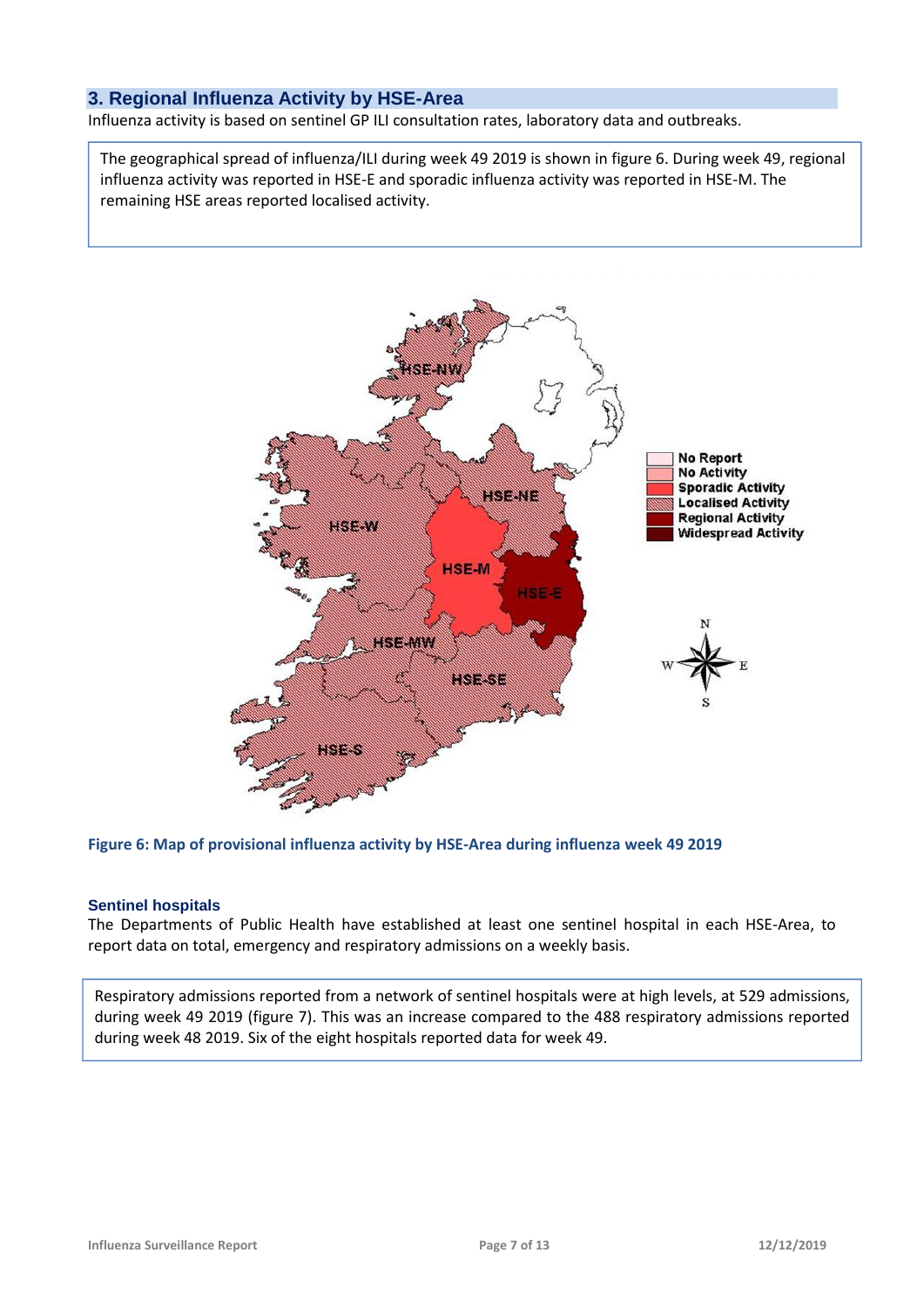

**Figure 7: Number of respiratory admissions reported from the sentinel hospital network and % positivity for influenza, RSV and all seasonal respiratory viruses tested\* by the NVRL by week and season.** *Source: Departments of Public Health - Sentinel Hospitals & NVRL. \*All seasonal respiratory viruses tested refer to non-sentinel respiratory specimens routinely tested by the NVRL including influenza, RSV, adenovirus, parainfluenza viruses and human metapneumovirus (hMPV). Weeks with missing data are represented by the hatched bar.*

### **4. GP Out-Of-Hours services surveillance**

The Department of Public Health in HSE-NE is collating national data on calls to nine of thirteen GP Out-of- Hours services in Ireland. Records with clinical symptoms reported as flu or influenza are extracted for analysis. This information may act as an early indicator of increased ILI activity. However, data are self reported by callers and are not based on coded influenza diagnoses.

The proportion of influenza–related calls to GP Out-of-Hours services was at low levels during week 49 2019 at 3.0%, an increase compared to the 2.1% reported for week 48. Four services reported data for week 49 and there were 311 calls relating to self-reported influenza (figure 8).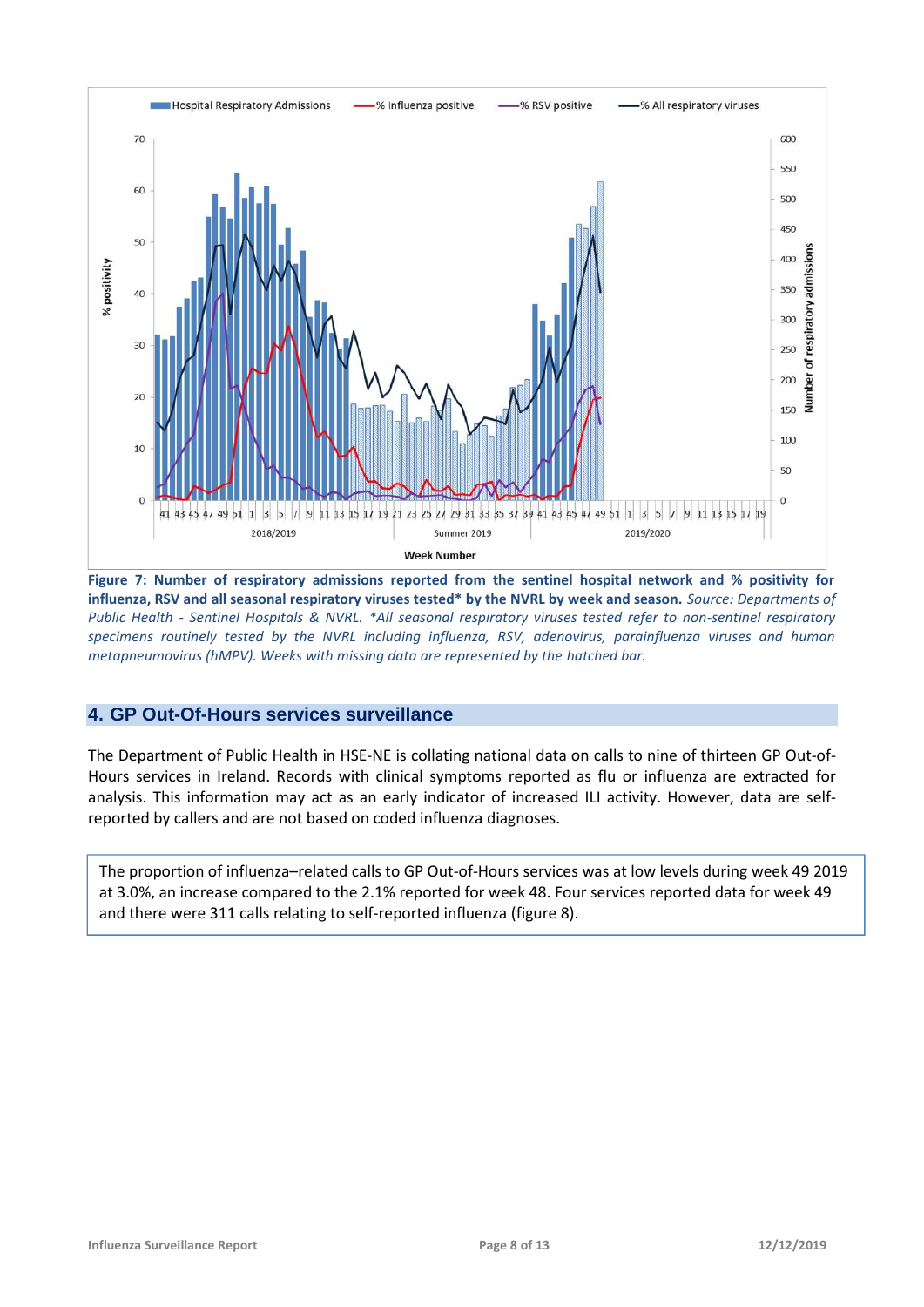

#### **Figure 8: Self-reported influenza-related calls as a proportion of total calls to Out-of-Hours GP Co-ops and sentinel GP ILI consultation rate per 100,000 population by week and season.** *Source: GP Out-Of-Hours services in Ireland (collated by HSE-NE) & ICGP.*

### **5. Influenza & RSV notifications**

Influenza and RSV cases notifications are reported on Ireland's Computerised Infectious Disease Reporting System (CIDR), including all positive influenza /RSV specimens reported from all laboratories testing for influenza/RSV and reporting to CIDR.

Influenza and RSV notifications are reported in the Weekly Infectious Disease Report for Ireland.

- Influenza notifications were at medium levels during week 49 2019, with 369 confirmed influenza cases notified. This was a notable increase compared to the previous week, when 235 cases were notified.
- Of the 369 cases, 106 were due to influenza A(H3N2), 10 were due to influenza A(H1N1)pdm09, 214 were due to influenza A (not subtyped) and 37 were due to influenza B. Two cases did not report influenza type.
- To date this season, 769 confirmed cases of influenza have been notified to HPSC; 90% have been due to influenza A (n=690) and 10% due to influenza B (n=77). Of the 279 influenza A viruses subtyped, 91% (n=270) were A(H3N2).
- During week 49, 475 RSV cases were notified, an increase compared to the previous week (n=289). The number of cases of RSV notified has been increasing in recent weeks and is now at high levels nationally.

### **6. Influenza Hospitalisations**

- 143 confirmed influenza hospitalised cases were notified to HPSC during week 49 2019, 42 were due to influenza A(H3N2), 3 due to influenza A(H1N1)pdm09, 90 due to influenza A (not subtyped) and 7 were due to influenza B. The remaining case did not have organism reported.
- For the 2019/2020 season to date, 324 confirmed influenza hospitalised cases have been notified to HPSC; 130 due to influenza A(H3N2), 7 due to influenza A(H1N1)pdm09, 165 due to influenza A (not subtyped) and 21 due to influenza B. The remaining case did not have organism reported.
- Age specific rates for hospitalised influenza cases are reported in table 4, with the highest rates reported in children aged under 5 years and in those aged 65 years and older.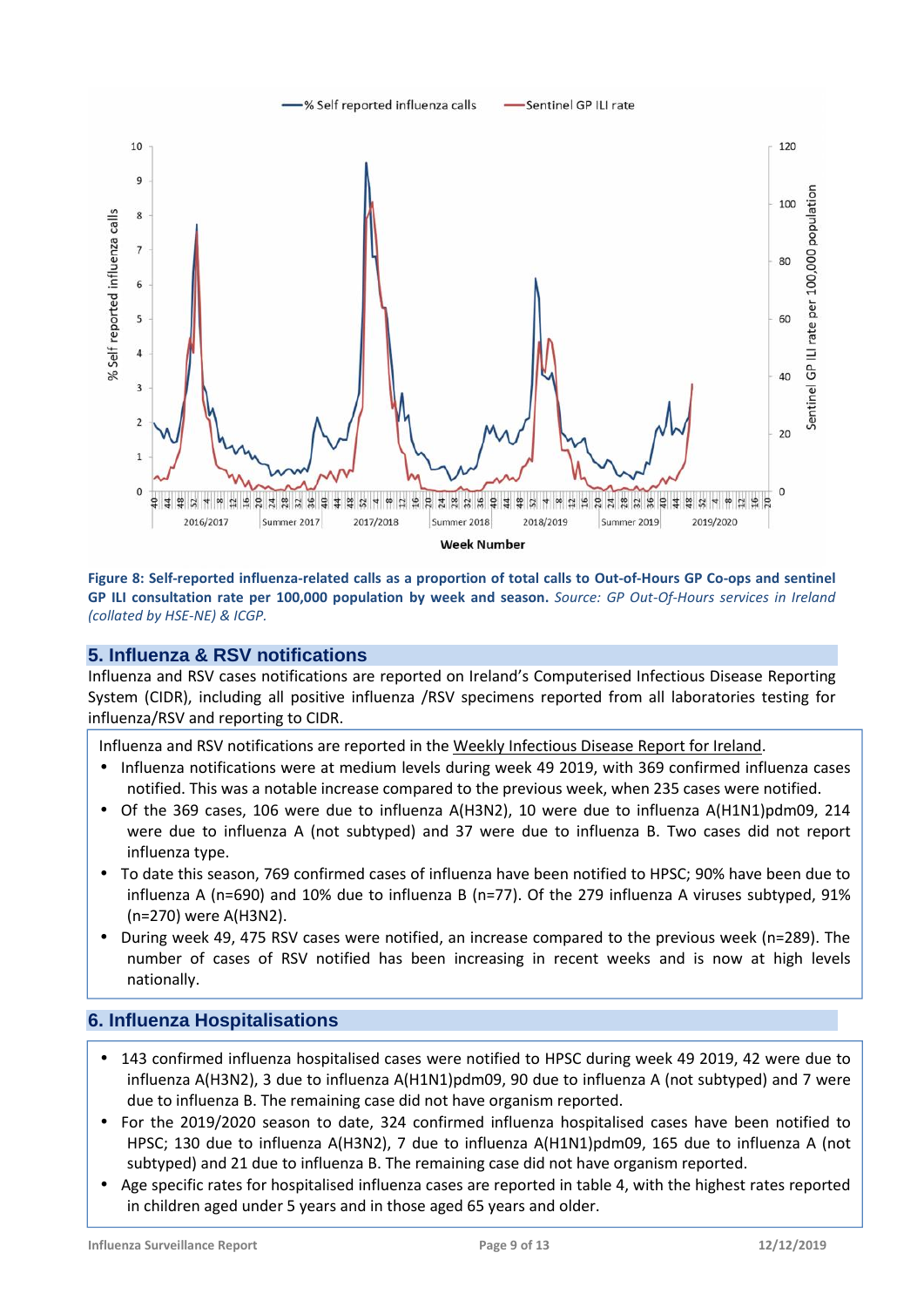## **7. Critical Care Surveillance**

The Intensive Care Society of Ireland (ICSI) and the HSE Critical Care Programme are continuing with the enhanced surveillance system set up during the 2009 pandemic, on all critical care patients with confirmed influenza. HPSC processes and reports on this information on behalf of the regional Directors of Public Health/Medical Officers of Health.

- One confirmed influenza case was admitted to critical care and reported to HPSC during week 49 2019.
- During the 2019/2020 season to date, 12 influenza cases have been reported to HPSC as having been admitted to ICU. Five ICU cases were due to influenza A (H3N2) and the remaining seven cases were due to influenza A (not subtyped).
- Over half of the cases admitted to ICU were aged 65 years and older. The age specific rates for admission to critical care are shown in table 4. These rates are based on small numbers.

| Age          |               | <b>Hospitalised</b>                         | <b>Admitted to ICU</b> |                                             |  |  |
|--------------|---------------|---------------------------------------------|------------------------|---------------------------------------------|--|--|
| (years)      | <b>Number</b> | Age specific rate per 100,000<br>population | <b>Number</b>          | Age specific rate per 100,000<br>population |  |  |
| $\leq 1$     | 16            | 25.7                                        | 0                      | 0                                           |  |  |
| $1 - 4$      | 52            | 19.3                                        |                        | 0.4                                         |  |  |
| $5 - 14$     | 47            | 7                                           |                        | 0.1                                         |  |  |
| 15-24        | 24            | 4.2                                         |                        | 0.2                                         |  |  |
| 25-34        | 18            | 2.7                                         | 0                      | 0                                           |  |  |
| 35-44        | 12            | 1.6                                         |                        | 0.1                                         |  |  |
| 45-54        | 16            | 2.6                                         |                        | 0.2                                         |  |  |
| 55-64        | 24            | 4.7                                         | 0                      | 0                                           |  |  |
| $\geq 65$    | 115           | 18                                          | 7                      | 1.1                                         |  |  |
| <b>Total</b> | 324           | 6.8                                         | 12                     | 0.3                                         |  |  |

#### **Table 4: Age specific rates for confirmed influenza cases hospitalised and admitted to critical care during the 2019/2020 influenza season to date. Age specific rates are based on the 2016 CSO census.**

## **8. Mortality Surveillance**

Influenza-associated deaths include all deaths where influenza is reported as the primary/main cause of death by the physician or if influenza is listed anywhere on the death certificate as the cause of death. HPSC receives daily mortality data from the General Register Office (GRO) on all deaths from all causes registered in Ireland. These data have been used to monitor excess all-cause and influenza and pneumonia deaths as part of the influenza surveillance system and the European Mortality Monitoring Project. These data are provisional due to the time delay in deaths' registration in Ireland. http://www.euromomo.eu/

- There were three reports of influenza-associated deaths this season to date. All deaths occurred in those aged 65 years and older.
- During week 49 2019, no excess all-cause mortality was reported in Ireland after correcting GRO data for reporting delays with the standardised EuroMOMO algorithm.

## **9. Outbreak Surveillance**

- Six influenza outbreaks and one suspected RSV outbreak were reported to HPSC during week 49 2019.
- Influenza and acute respiratory outbreaks reported during the influenza 2019/2020 season to date are summarised by HSE area and by pathogen detected in tables 5 and 6.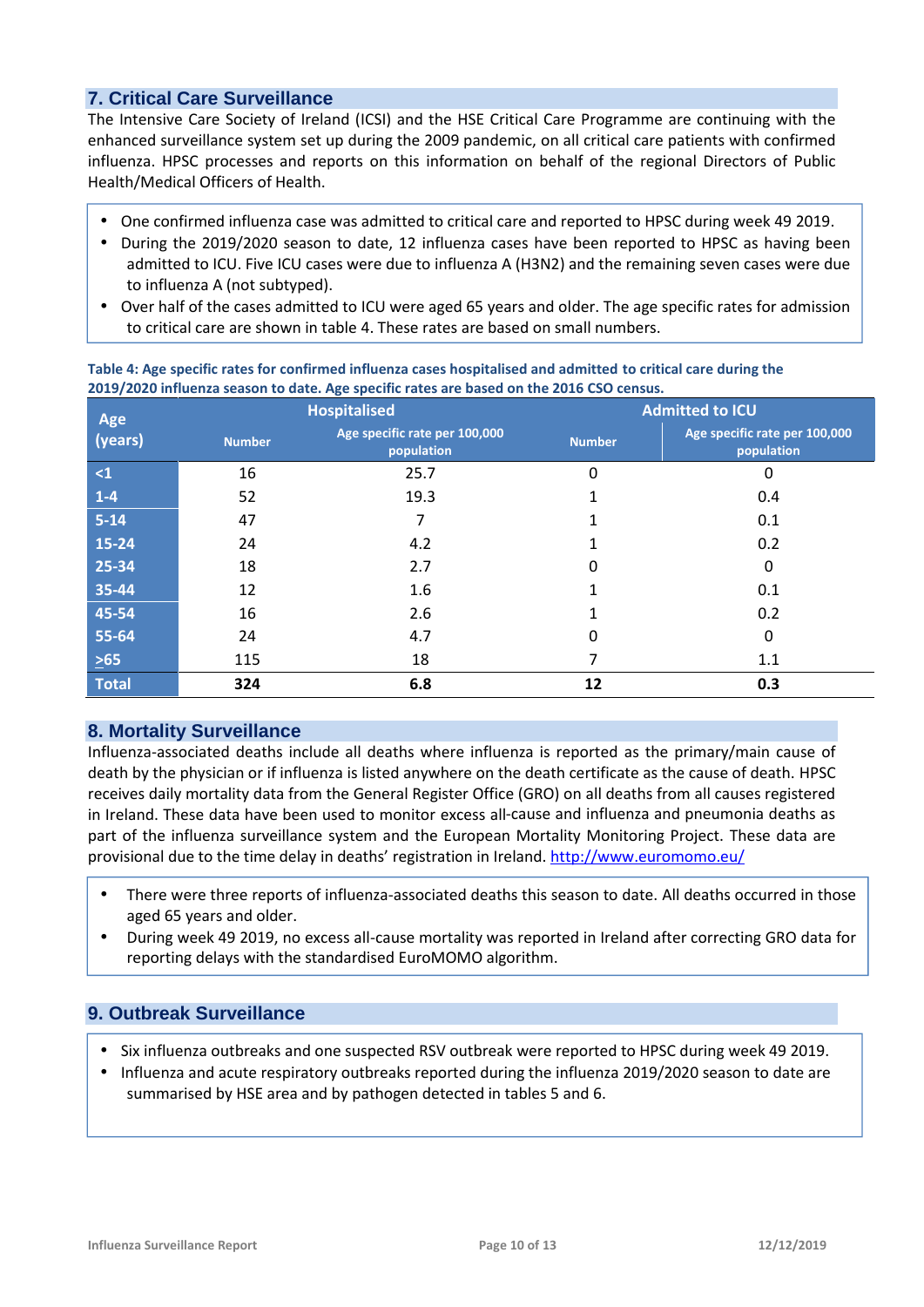|  |  |  | Table 5: Summary of respiratory outbreaks by HSE area and disease during 2019/2020 season Source: CIDR |
|--|--|--|--------------------------------------------------------------------------------------------------------|
|--|--|--|--------------------------------------------------------------------------------------------------------|

| <b>HSE</b> area | <b>Influenza</b> | <b>Respiratory syncytial</b><br>virus infection | <b>Acute respiratory</b><br>infection | <b>Total</b> |
|-----------------|------------------|-------------------------------------------------|---------------------------------------|--------------|
| HSE-E           | 3                |                                                 | 3                                     | 6            |
| HSE-M           |                  |                                                 |                                       |              |
| HSE-MW          | 1                |                                                 |                                       | 2            |
| HSE-NE          |                  |                                                 |                                       |              |
| HSE-NW          |                  |                                                 | 1                                     | 2            |
| HSE-SE          |                  |                                                 |                                       |              |
| HSE-S           |                  |                                                 |                                       | 4            |
| HSE-W           | 3                |                                                 |                                       | 3            |
| <b>Total</b>    | 11               |                                                 | 8                                     | 20           |

**Table 6: Summary of respiratory outbreaks by outbreak location and pathogen during 2019/2020 season** *Source: CIDR*

| <b>Outbreak location</b>                 | Organism/Pathogen                    | <b>Total</b>   |
|------------------------------------------|--------------------------------------|----------------|
|                                          | Coronavirus                          | 1              |
|                                          | Influenza                            | 1              |
| Community hospital/ Long-stay unit       | Influenza A(H3)                      | 1              |
|                                          | Rhinovirus                           | 1              |
| Community hospital/ Long-stay unit total |                                      | 4              |
|                                          | Influenza                            | 3              |
| <b>Acute hospital</b>                    | Influenza A                          | 1              |
|                                          | Influenza A(H3)                      | 1              |
| <b>Acute hospital total</b>              |                                      | 5              |
|                                          | Coronavirus and rhinovirus           | 1              |
|                                          | Human metapneumovirus and rhinovirus | 1              |
|                                          | Influenza A                          | 2              |
| <b>Nursing home</b>                      | Influenza A(H3)                      | $\overline{2}$ |
|                                          | Rhino/enterovirus                    | 1              |
|                                          | (blank)                              | 1              |
| <b>Nursing home total</b>                |                                      | 8              |
| <b>Residential institution</b>           | Rhino/enterovirus                    | 1              |
|                                          | <b>RSV</b>                           | 1              |
| <b>Residential institution total</b>     |                                      | 2              |
| <b>Childcare facility</b>                | possible RSV                         | 1              |
| <b>Childcare facility total</b>          |                                      | 1              |
| <b>Total</b>                             |                                      | 20             |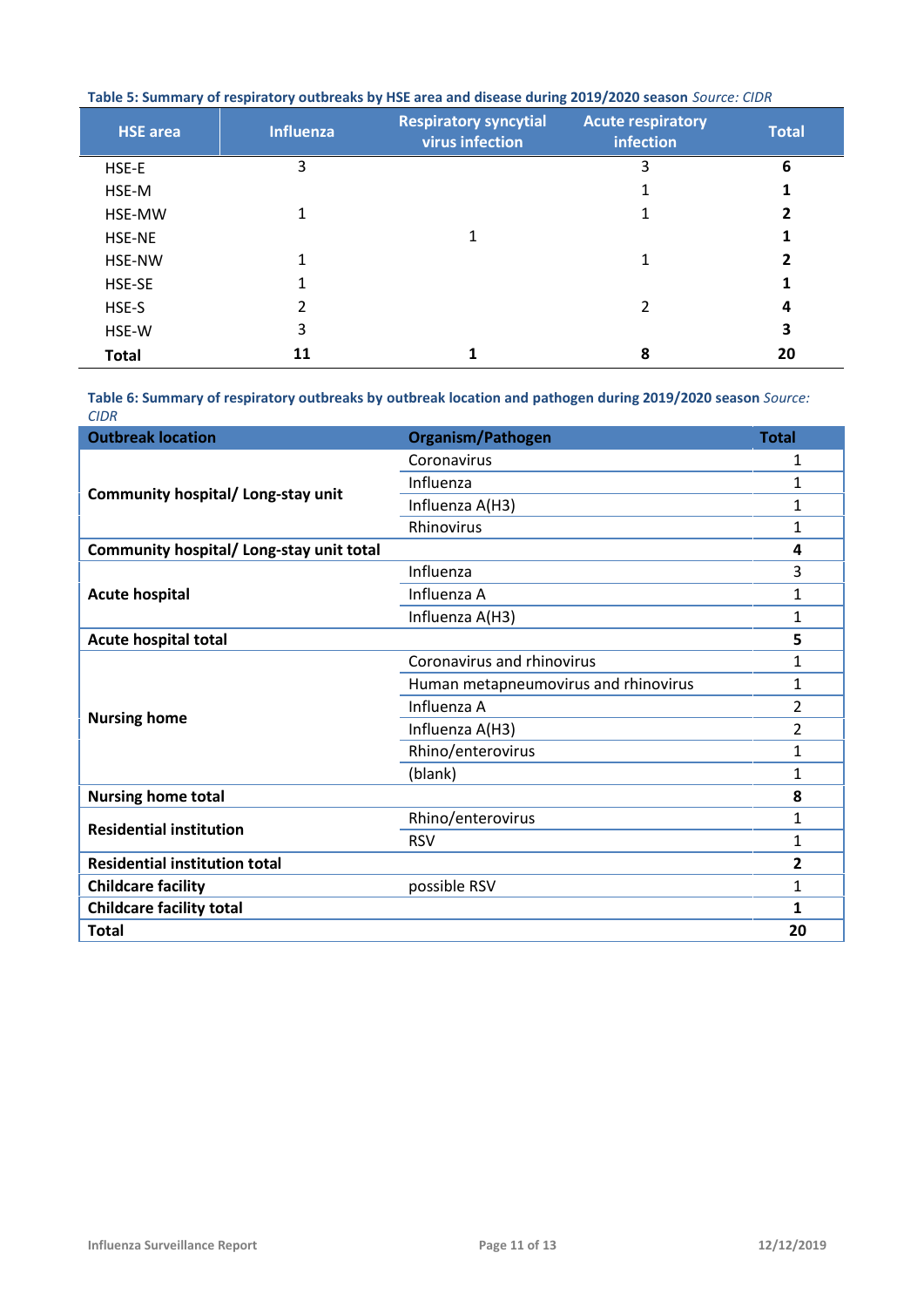## **10. International Summary**

Influenza activity continued to increase in parts of Europe, as indicated by more countries reporting regional or widespread influenza activity. Influenza virus detections in sentinel specimens exceeded 10% for the second consecutive week, which indicates the start of the influenza season at European level. A majority of reported influenza virus detections across the region were type A, although four countries reported type B virus dominance. Data from the 21 countries or regions reporting to the EuroMOMO project indicated that all-cause mortality was at expected levels for this time of the year.

In the temperate zone of the northern hemisphere, respiratory illness indicators and influenza activity started to increase in most countries. Influenza activity was elevated across the countries in Western Asia. Worldwide, seasonal influenza A(H3N2) viruses accounted for the majority of detections.

National Influenza Centres (NICs) and other national influenza laboratories from 119 countries, areas or territories reported data to FluNet for the time period from 11 November 2019 to 24 November 2019 (data as of 2019-12-06 09:04:10 UTC). The WHO GISRS laboratories tested more than 92883 specimens during that time period. 7914 were positive for influenza viruses, of which 5629 (71.1%) were typed as influenza A and 2285 (28.9%) as influenza B. Of the sub-typed influenza A viruses, 2682 (71.5%) were influenza A(H3N2) and 1069 (28.5%) were influenza A(H1N1)pdm09. Of the characterized B viruses, 1014 (96.8%) belonged to the B-Victoria lineage and 34 (3.2%) to the B-Yamagata lineage. See ECDC and WHO influenza surveillance reports for further information.

Further information is available on the following websites:

| Northern Ireland      | http://www.fluawareni.info/                                                      |
|-----------------------|----------------------------------------------------------------------------------|
| Europe – ECDC         | http://ecdc.europa.eu/                                                           |
| Public Health England | http://www.hpa.org.uk/Topics/InfectiousDiseases/InfectionsAZ/SeasonalInfluenza/  |
| United States CDC     | http://www.cdc.gov/flu/weekly/fluactivitysurv.htm                                |
|                       | Public Health Agency of Canada http://www.phac-aspc.gc.ca/fluwatch/index-eng.php |

- Information on Middle Eastern Respiratory Syndrome Coronavirus (MERS), including the latest ECDC rapid risk assessment is available on the ECDC website. Further information and guidance documents are also available on the HPSC and WHO websites.
- Further information on avian influenza is available on the ECDC website. The latest ECDC rapid risk assessment on highly pathogenic avian influenza A of H5 type is also available on the ECDC website.

### **11. WHO recommendations on the composition of influenza virus vaccines**

Ireland has changed from using trivalent vaccine to using quadrivalent vaccine for the 2019/2020 influenza season. Quadrivalent vaccines include a 2<sup>nd</sup> influenza B virus in addition to the 2 influenza A viruses found in trivalent vaccines.

The WHO vaccine strain selection committee recommend that quadrivalent vaccines for use in the 2019/2020 northern hemisphere influenza season contain the following:

- an A/Brisbane/02/2018 (H1N1)pdm09-like virus;
- an A/Kansas/14/2017 (H3N2)-like virus;
- a B/Colorado/06/2017-like virus (B/Victoria/2/87 lineage); and
- a B/Phuket/3073/2013-like virus (B/Yamagata/16/88 lineage).

It is recommended that the influenza B virus component of trivalent vaccines for use in the 2019-2020 northern hemisphere influenza season be a B/Colorado/06/2017-like virus. https://www.who.int/influenza/vaccines/virus/recommendations/201902\_recommendation.pdf https://www.who.int/influenza/vaccines/virus/recommendations/201902\_recommendation\_addendum.pdf